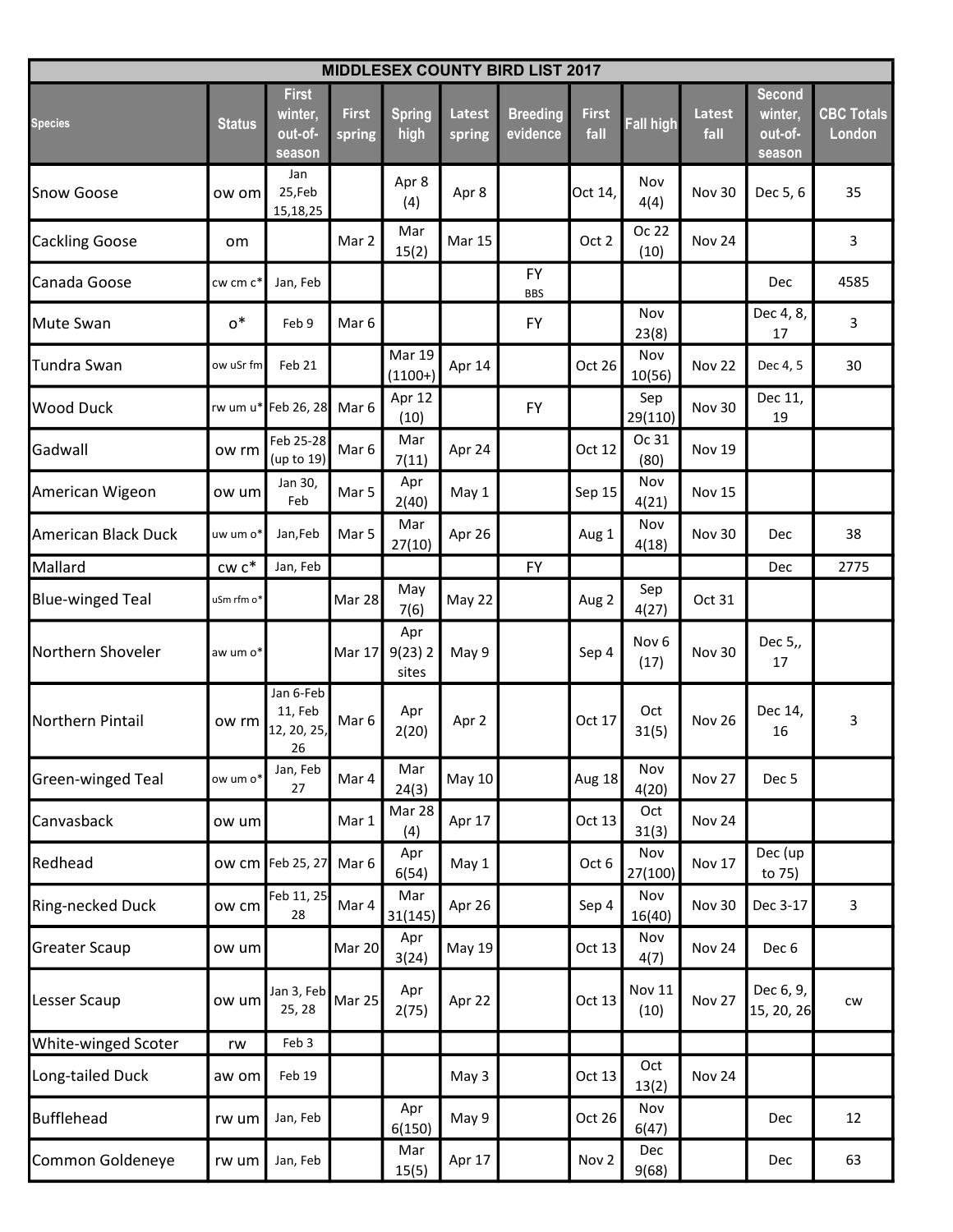| <b>Species</b>                       | <b>Status</b> | <b>First</b><br>winter,<br>out-of-<br>season | <b>First</b><br>spring | <b>Spring</b><br>high | <b>Latest</b><br>spring | <b>Breeding</b><br>evidence | <b>First</b><br>fall | <b>Fall high</b>          | <b>Latest</b><br>fall | <b>Second</b><br>winter,<br>out-of-<br>season | <b>CBC Totals</b><br>London |
|--------------------------------------|---------------|----------------------------------------------|------------------------|-----------------------|-------------------------|-----------------------------|----------------------|---------------------------|-----------------------|-----------------------------------------------|-----------------------------|
| <b>Hooded Merganser</b>              | ow um o*      | Jan, Feb                                     | Mar 4                  | Apr<br>2(59)          | May 27                  | $\mathsf T$                 | Aug 1                | Nov<br>16(150)            | <b>Nov 30</b>         | Dec                                           | 39                          |
| Common Merganser                     | uw um as      | Jan, Feb                                     |                        | Mar<br>7(210)         | May 15                  |                             | Aug 26               | Nov<br>25(40)             |                       | Dec                                           | 86                          |
| <b>Red-breasted Merganser</b>        | ow om         | Jan 1                                        | May 5                  | May<br>5(14)          | May 5                   |                             | Nov <sub>5</sub>     | Nov<br>24(2)              | Nov 25                |                                               |                             |
| <b>Ruddy Duck</b>                    | rw cm         | Feb 1-25                                     | Mar 20                 | Apr<br>17(460)        | May 29                  |                             | Sep 25               | Nov <sub>6</sub><br>(224) | Nov 27                | Dec 3-9                                       |                             |
| Ring-necked Pheasant                 | $0^*$         |                                              |                        |                       |                         |                             |                      |                           | Nov 24                |                                               |                             |
| <b>Ruffed Grouse</b>                 |               | Feb 17                                       |                        |                       |                         |                             | Oct 1-22             |                           |                       |                                               |                             |
| <b>Wild Turkey</b>                   | $u^*$         | Ja, Fe                                       |                        |                       |                         | <b>FY</b>                   |                      |                           |                       | Dec                                           | 241                         |
| Common Loon                          | ow um         | Feb 5, 6                                     | Mar 25                 | Apr<br>27(6)          | <b>May 28</b>           |                             | Sep 14               | Oct<br>29(6)              | Nov 1                 |                                               |                             |
| Pied-billed Grebe                    | ow um r*      | Ja 14, Feb<br>3, 26                          | Mar 20                 | Mar<br>31(7)          | May 7                   | $\mathsf T$                 | Aug 23               | Nov<br>4(18)              | Nov 25                |                                               |                             |
| <b>Horned Grebe</b>                  | ow um         |                                              | Mar 7                  | Apr 6(7)              | May 5                   |                             | Oct 13               | Nov<br>11(2)              | <b>Nov 19</b>         |                                               |                             |
| <b>Red-necked Grebe</b>              | aw om         |                                              | Apr 6                  | Ajpr<br>6(3)          | Apr 8                   |                             |                      |                           |                       |                                               |                             |
| <b>Eared Grebe</b>                   | om            |                                              |                        |                       |                         |                             | Aug 22               |                           | Nov <sub>5</sub>      |                                               |                             |
| Double-crested<br>Cormorant          | ow um us      |                                              | Mar 20                 | Ajpr<br>10(21)        | <b>Jul 31</b>           |                             | Aug 1                | Sept<br>15(24)            | Nov 23                | Dec 5, 12                                     |                             |
| American Bittern                     | om o*         |                                              |                        |                       |                         |                             |                      |                           |                       |                                               |                             |
| <b>Great Blue Heron</b>              | rw um u*      | Ja, Fe                                       | <b>Mar 19</b>          | Mar<br>26(10)         | <b>Jul 31</b>           | ${\sf N}$                   | Aug 1                | Aug<br>21(7)              | Nov 28                | Dec                                           | 11                          |
| <b>Great Egret</b>                   | rm os         |                                              | Apr 3                  | Apr 1(1)              | May 10                  |                             | Jul 19               | Sep<br>3(12)              | Oct 14                |                                               |                             |
| Snowy Egret                          | a             |                                              |                        |                       |                         |                             | Aug 6                |                           |                       |                                               |                             |
| Green Heron                          | $awr^*$       |                                              | May 4                  | May<br>12(2)          | May 29                  | $\mathsf T$                 |                      | Aug 4 Sep 7(7)            | Oct 15                |                                               |                             |
| <b>Black-crowned Night-</b><br>Heron | om o*         |                                              |                        |                       |                         |                             | <b>Jul 30</b>        | Aug 21<br>(2)             | <b>Nov 18</b>         |                                               |                             |
| <b>Turkey Vulture</b>                | cSfm o*       | Ja 2, Feb<br>24, 26, 28                      | Mar 1                  | Apr<br>14(100)        |                         | $\mathsf T$                 | Aug 1                | Oct 15<br>(118)           | Nov 26                |                                               |                             |
| Osprey                               | rS ofm r*     |                                              | Mar 26                 |                       |                         | 5 nests                     |                      | Aug<br>29(4)              | <b>Nov 18</b>         |                                               |                             |
| Golden Eagle                         | rw            | Jan 2, 17                                    |                        |                       | <b>Mar 10</b>           |                             | Oct 13               |                           | Nov 26                | Dec 2,<br>24,30                               |                             |
| Northern Harrier                     | rw um o*      | Jan, Feb                                     | <b>Mar 10</b>          | Mar<br>17(2)          | <b>May 28</b>           | $\mathsf T$                 | Sep 8                |                           | Nov 26                | <b>Dec</b>                                    | $\overline{2}$              |
| Sharp-shinned Hawk                   | rw um o*      | Jan, Feb                                     | Mar 2                  |                       | May 20                  | $\mathsf T$                 | Aug 1                |                           | Nov 29                | Dec                                           | 12                          |
| Cooper's Hawk                        | uw um u*      | Jan, Feb                                     | Mar 7                  | Apr $1(2)$            | May 31                  | $\mathsf T$                 | Aug 4                | Sep 3(3)                  | Nov 26                | Dec                                           | 15                          |
| Northern Goshawk                     |               | Jan 2, 6                                     |                        |                       |                         |                             |                      |                           |                       |                                               | $\mathbf{1}$                |
| <b>Bald Eagle</b>                    | rw om r*      | Jan, Feb                                     |                        |                       |                         | 3 nests                     |                      | Sep 9(6)                  | Nov 29                | <b>Dec</b>                                    | 40                          |
| Red-shouldered Hawk                  | ow rm a*      | Jan 12-<br>Mar 24                            | <b>Mar 13</b>          |                       | Apr 29                  |                             | Oct 16               | Oct<br>16(2)              | Oct 16                |                                               |                             |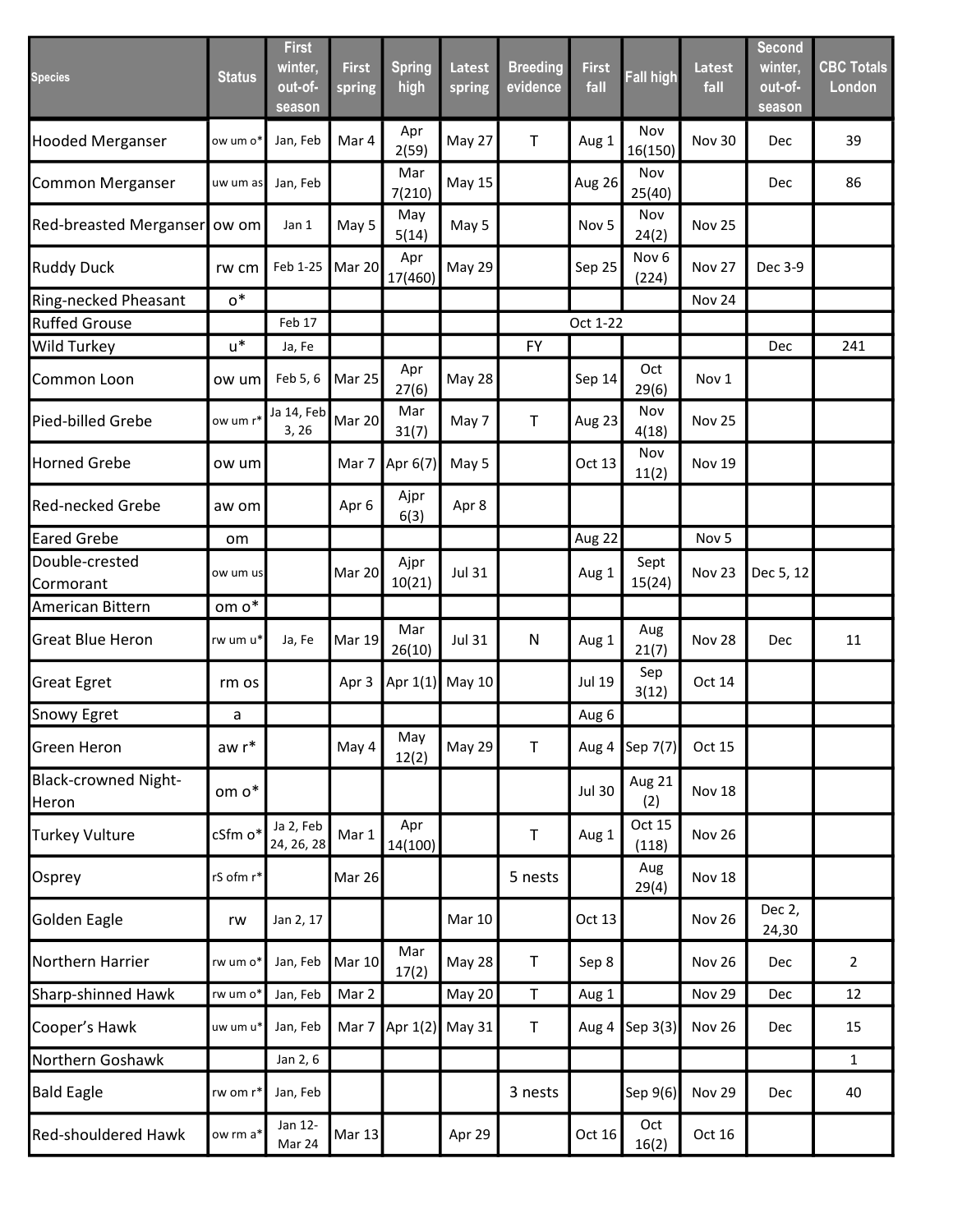| <b>Species</b>              | <b>Status</b>        | <b>First</b><br>winter,<br>out-of-<br>season | <b>First</b><br>spring | <b>Spring</b><br>high | <b>Latest</b><br>spring | <b>Breeding</b><br>evidence | <b>First</b><br>fall | <b>Fall high</b> | <b>Latest</b><br>fall | <b>Second</b><br>winter,<br>out-of-<br>season | <b>CBC Totals</b><br><b>London</b> |
|-----------------------------|----------------------|----------------------------------------------|------------------------|-----------------------|-------------------------|-----------------------------|----------------------|------------------|-----------------------|-----------------------------------------------|------------------------------------|
| <b>Broad-winged Hawk</b>    | aw um o*             |                                              | Apr 15                 | Apr<br>21(15)         | May 31                  | $\mathsf T$                 | Sep 3                | Sep<br>9(79)     | Sep 24                |                                               |                                    |
| <b>Red-tailed Hawk</b>      | cw cm u*             | Jan, Feb                                     |                        | Mar<br>12(6)          |                         | <b>FY</b>                   |                      | Oct<br>16(6)     |                       | Dec                                           | 63                                 |
| Rough-legged Hawk           | uw um                | Jjan, Feb                                    |                        |                       | Apr9                    |                             | Nov <sub>7</sub>     |                  |                       | Dec                                           | 6                                  |
| Virginia Rail               | aw rm o*             |                                              | May 3                  |                       | May 13                  |                             | Aug 16               |                  | Oct 1                 |                                               |                                    |
| Sora                        | aw rm o*             |                                              | Mar 28                 | May<br>13(5)          | May 29                  | $\mathsf T$                 | <b>Jul 28</b>        |                  | Sep 23                |                                               |                                    |
| Common Moorhen              | om                   |                                              |                        |                       | May 22                  |                             |                      |                  |                       |                                               |                                    |
| American Coot               | ow um o*             | Jan 21                                       | Mar 4                  | Apr 9(9)              | May 17                  | ?                           | Oct 10               | Oct<br>23(31)    | Nov 27                | Dec                                           |                                    |
| Sandhill Crane              | aw om o*             |                                              | <b>Mar 16</b>          | Mar<br>16(2)          | May 8                   | <b>FY</b>                   | <b>Jul 28</b>        | Jul 28(2)        | Oct 31                |                                               |                                    |
| <b>Black-bellied Plover</b> | um                   |                                              |                        |                       |                         |                             | <b>Jul 30</b>        |                  |                       |                                               |                                    |
| American Golden-Plover      | om                   |                                              |                        |                       |                         |                             | Aug 27               |                  | Aug 27                |                                               |                                    |
| Semipalmated Plover         | um                   |                                              | May 21                 | May 22<br>(7)         | May 22                  |                             | <b>Jul 22</b>        | Jul 22(5)        | Sep 7                 |                                               |                                    |
| Killdeer                    | aw cm c <sup>*</sup> | Feb 22,<br>24, 25, 28                        | Mar 2                  | Apr<br>16(34)         |                         | <b>FY</b>                   |                      | Jul<br>22(85)    | Nov 21                |                                               |                                    |
| Spotted Sandpiper           | um u*                |                                              | Apr 22                 |                       |                         | Τ                           |                      | Aug<br>26(10)    | Oct 12                |                                               |                                    |
| Solitary Sandpiper          | rm                   |                                              | Apr 30                 | May<br>15(3)          | <b>May 20</b>           |                             | Jul 8                | Aug<br>23(5)     | Sep 29                |                                               |                                    |
| <b>Greater Yellowlegs</b>   | um                   |                                              | Apr 22                 | Apr<br>23(5)          | <b>May 18</b>           |                             | Jul 8                | Jul<br>21(10)    | Nov 12                |                                               |                                    |
| Lesser Yellowlegs           | um                   |                                              | Apr 22                 | May<br>1(27)          | May 22                  |                             | Jul 8                | Jul<br>21(30)    | Oct 27                |                                               |                                    |
| <b>Upland Sandpiper</b>     | rm $\mathsf{r}^*$    |                                              | May 6                  |                       |                         | Τ                           |                      | Jul 22(6)        | <b>Jul 23</b>         |                                               |                                    |
| Dunlin                      | um aw                |                                              | Apr 17                 | May 3<br>(70)         | May 23                  |                             | Oct 13               | Nov<br>1(8)      | Nov 1                 |                                               |                                    |
| Least Sandpiper             | rm                   |                                              | May 3                  | May<br>15(10)         | <b>May 23</b>           |                             | Jul 2                | Aug<br>31(24)    | Sep 4                 |                                               |                                    |
| White-rumped<br>Sandpiper   | om                   |                                              | May 21                 |                       | May 21                  |                             | Sep 7                |                  | Sep 7                 |                                               |                                    |
| Pectoral Sandpiper          | um                   |                                              | Apr 8                  | Apr<br>18(160)        | Apr 29                  |                             | <b>Jul 20</b>        | Jul 23(7)        | Nov <sub>5</sub>      |                                               |                                    |
| Semipalmated<br>Sandpiper   | rm                   |                                              | May 21                 | May<br>21(27)         | May 22                  |                             | <b>Jul 20</b>        | Sep<br>4(11)     | Sep 7                 |                                               |                                    |
| Wilson's Snipe              | ow rm                |                                              | Apr 14                 | Apr<br>14(6)          | Apr 26                  |                             | Aug 6                | Sep<br>27(3)     | Oct 21                |                                               | $\overline{2}$                     |
| American Woodcock           | $awr^*$              | Feb 22                                       | Mar 7                  |                       |                         | $\top$                      |                      |                  | <b>Nov 26</b>         |                                               |                                    |
| Wilson's Phalarope          | om                   |                                              |                        |                       |                         |                             |                      |                  | Aug 25                |                                               |                                    |
| Red-necked Phalarope        | om                   |                                              |                        |                       |                         |                             | Aug 20               | Aug<br>21(2)     | Aug 24                |                                               |                                    |
| <b>Bonaparte's Gull</b>     | rm                   |                                              | Apr 2                  | Apr<br>2(60)          | <b>May 13</b>           |                             | Oct 13               | Oct<br>31(350)   | Nov 30                | <b>Dec</b>                                    |                                    |
| Little Gull                 | om                   |                                              |                        |                       |                         |                             | <b>Nov 16</b>        |                  |                       |                                               |                                    |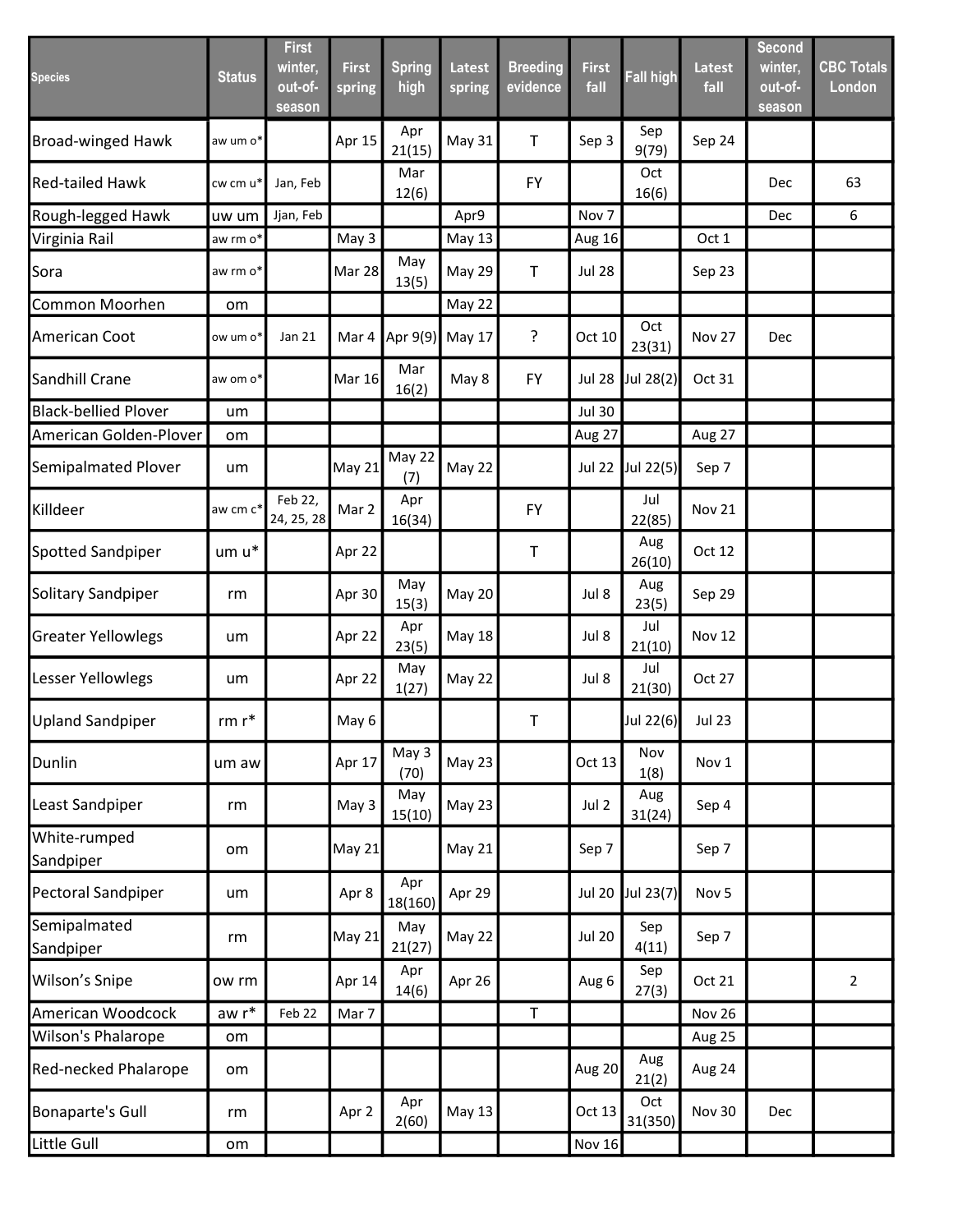| <b>Species</b>                 | <b>Status</b>        | <b>First</b><br>winter,<br>out-of-<br>season | <b>First</b><br>spring | <b>Spring</b><br>high | <b>Latest</b><br>spring | <b>Breeding</b><br>evidence | <b>First</b><br>fall | <b>Fall high</b> | <b>Latest</b><br>fall | Second<br>winter,<br>out-of-<br>season | <b>CBC Totals</b><br>London |
|--------------------------------|----------------------|----------------------------------------------|------------------------|-----------------------|-------------------------|-----------------------------|----------------------|------------------|-----------------------|----------------------------------------|-----------------------------|
| Ring-billed Gull               | uw cm cs             | Jan, Feb                                     |                        | Mar<br>24(200)        |                         |                             |                      | Aug<br>29(3000   |                       | Dec<br>9(2300)                         | 73                          |
| <b>Herring Gull</b>            | uw cm rs             | Jan, Feb                                     |                        | Mar<br>15(150)        |                         |                             |                      |                  |                       | Dec<br>11(540)                         | 33                          |
| <b>Iceland Gull</b>            | ow                   | Jan 7, 19,<br>Feb 1                          |                        |                       |                         |                             |                      |                  |                       |                                        |                             |
| <b>Glaucous Gull</b>           | <b>OW</b>            | Feb 1                                        |                        |                       |                         |                             |                      |                  |                       | <b>Dec 11</b>                          |                             |
| <b>Great Black-backed Gull</b> | rw                   | Jan 1, 2,<br>9, Feb 1                        |                        |                       |                         |                             |                      |                  | Nov 12                |                                        |                             |
| Caspian Tern                   | rm                   |                                              |                        |                       |                         |                             | Aug 3                | Sep 1(4)         | Sep 10                |                                        |                             |
| Rock Pigeon                    | $y c^*$              | Jan, Feb                                     |                        |                       |                         | <b>FY</b>                   |                      |                  |                       | Dec                                    | 380                         |
| <b>Mourning Dove</b>           | $y c^*$              | Jan, Feb                                     |                        |                       |                         | FY                          |                      |                  |                       | Dec                                    | 1082                        |
| <b>Black-billed Cuckoo</b>     | om r*                |                                              | May 21                 |                       |                         | Τ                           |                      | Aug 7(4)         | Sep 4                 |                                        |                             |
| Yellow-billed Cuckoo           | om r*                |                                              | May 11                 | May<br>28(6)          |                         | Τ                           |                      | Aug<br>15(5)     | Sep 14                |                                        |                             |
| Eastern Screech-Owl            | y u*                 | Jan, Feb                                     |                        |                       |                         | Τ                           |                      |                  |                       | Dec                                    | 16                          |
| <b>Great Horned Owl</b>        | y u*                 | Jan, Feb                                     |                        |                       |                         | T                           |                      |                  |                       | Dec                                    | 8                           |
| Snowy Owl                      | rw rS                | Jan, Feb                                     |                        |                       | Feb 16                  |                             | Dec <sub>6</sub>     |                  |                       | <b>Dec 31</b>                          |                             |
| Long-eared Owl                 |                      | Jan, Feb                                     |                        |                       | Mar 12                  | $\overline{?}$              |                      |                  |                       |                                        |                             |
| Short-eared Owl                | rw rm                | Jan 14,<br>Feb 4(6)                          |                        |                       |                         |                             | Oct 14               |                  | <b>Nov 26</b>         | <b>Dec 11</b>                          | $\mathbf{1}$                |
| <b>Common Nighthawk</b>        | $rm o*$              |                                              |                        | May 17 Jun 2*4)       | <b>Jun 22</b>           | $\mathsf T$                 | Jul 2                | Aug<br>10(50)    | Sep 18                |                                        |                             |
| <b>Chimney Swift</b>           | um u*                |                                              | Apr 28                 | May<br>15(334)        | <b>Jun 21</b>           | AE                          | Jul 2                | Sep<br>6(689)    | Oct 10                |                                        |                             |
| Ruby-throated<br>Hummingbird   | um u*                |                                              | May 9                  | May<br>23(5)          |                         | FY                          |                      | Sep<br>2(16)     | Sep 30                |                                        |                             |
| <b>Belted Kingfisher</b>       | rw um u*             | Jan, Feb                                     | Mar 12                 |                       |                         | $\sf T$                     |                      |                  | Nov 28                | Dec                                    | 18                          |
| Red-headed<br>Woodpecker       | aw om o*             | Jan 11-16 May 11                             |                        |                       |                         | $\mathsf T$                 |                      |                  | <b>Jul 23</b>         |                                        |                             |
| Red-bellied Woodpecker         | y u*                 | Jan, Feb                                     |                        | Apr<br>14(11)         |                         | <b>FY</b>                   |                      |                  |                       | Dec                                    | 166                         |
| Yellow-bellied Sapsucker       | ow um o*             |                                              |                        | Mar 17 Apr 3(3)       | May 3                   | T                           | Sep 17               | Oct $8(2)$       | Nov <sub>2</sub>      | Dec 26,<br>30                          | $\overline{2}$              |
| Downy Woodpecker               | $y c^*$              | Jan, Feb                                     |                        |                       |                         | FY                          |                      |                  |                       | Dec                                    | 242                         |
| Hairy Woodpecker               | y u*                 | Jan, Feb                                     |                        |                       |                         | $\mathsf T$                 |                      |                  |                       | Dec                                    | 56                          |
| Northern Flicker               | rw cm u*             | Jan, Feb                                     | Mar 3                  | Apr<br>17(25)         |                         | $\mathsf T$                 |                      | Nov<br>13(9)     | <b>Nov 30</b>         | Dec                                    | 9                           |
| Pileated Woodpecker            | $yr^*$               | Jan, Feb                                     |                        |                       |                         | $\sf T$                     |                      |                  |                       | Dec                                    | 3                           |
| American Kestrel               | rw rm r              | Jan, Feb                                     |                        |                       |                         | T                           |                      |                  | Nov 23                | Dec                                    | $\overline{4}$              |
| Merlin                         | ow om o <sup>*</sup> | Jan, Feb                                     | Mar 6                  |                       | Apr 4                   | $\sf T$                     | Sep 1                |                  | Nov 25                | Dec                                    | 3                           |
| Peregrine Falcon               | ow om o*             | Jan, Feb                                     | Mar 27                 |                       |                         | $\overline{?}$              | Sep 22               |                  | Oct 17                | Dec                                    | ${\sf\small CW}$            |
| Olive-sided Flycatcher         | om as                |                                              | May 18                 |                       | May 27                  |                             |                      | Aug 20 Sep 6(2)  | Sep 10                |                                        |                             |
| Eastern Wood-Pewee             | um u*                |                                              | <b>May 13</b>          |                       |                         | $\sf T$                     |                      | Sep<br>10(7)     | Sep 28                |                                        |                             |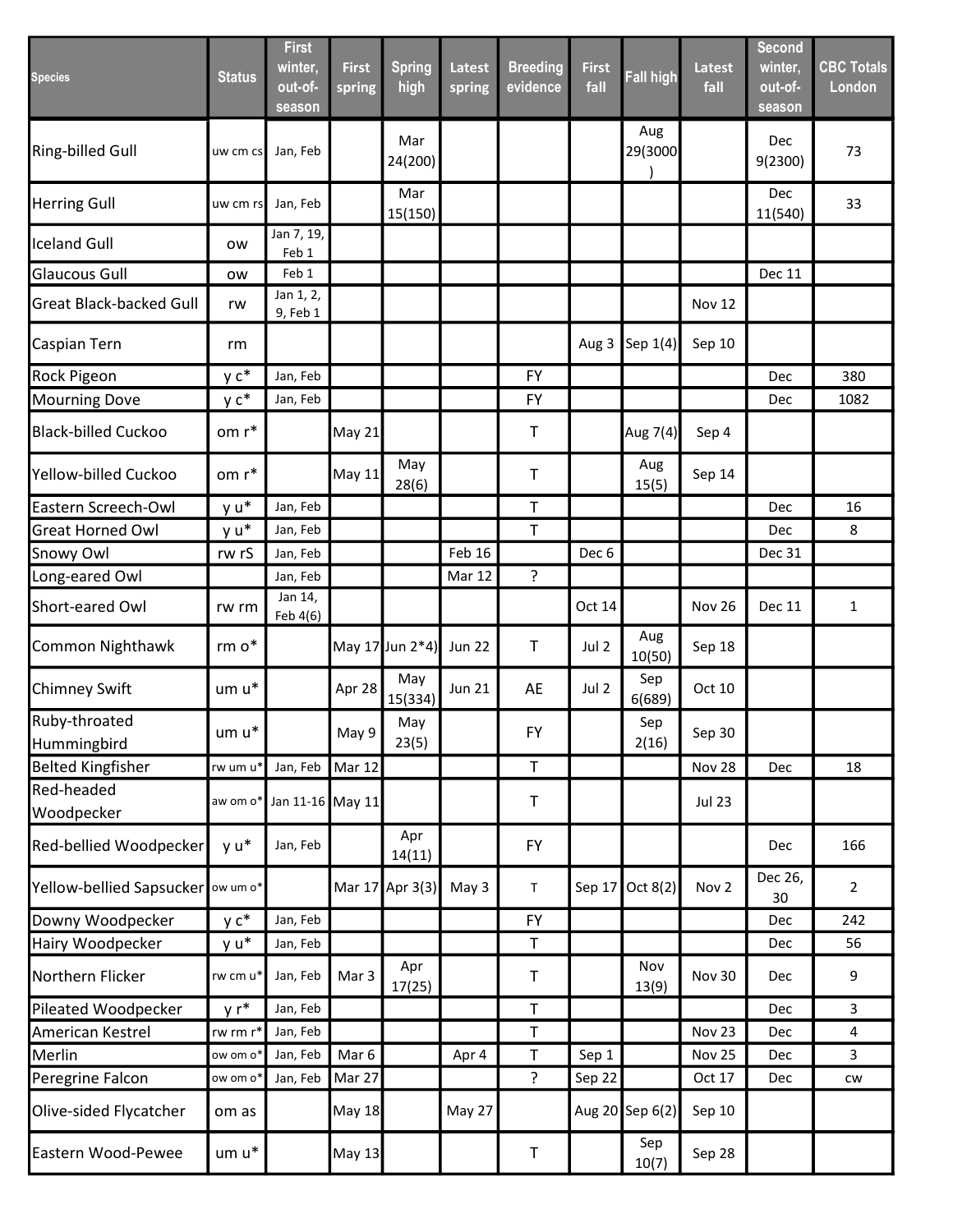| <b>Species</b>                   | <b>Status</b>        | <b>First</b><br>winter,<br>out-of-<br>season | <b>First</b><br>spring | <b>Spring</b><br>high | Latest<br>spring | <b>Breeding</b><br>evidence | <b>First</b><br>fall | <b>Fall high</b> | Latest<br>fall | <b>Second</b><br>winter,<br>out-of-<br>season | <b>CBC Totals</b><br>London |
|----------------------------------|----------------------|----------------------------------------------|------------------------|-----------------------|------------------|-----------------------------|----------------------|------------------|----------------|-----------------------------------------------|-----------------------------|
| Yellow-bellied Flycatcher        | rm                   |                                              | <b>May 22</b>          |                       | Jun 2            |                             | Aug 17               |                  | Oct 9          |                                               |                             |
| Acadian Flycatcher               | om r*                |                                              | <b>May 27</b>          |                       |                  | $\mathsf T$                 |                      |                  | <b>Jul 25</b>  |                                               |                             |
| Alder Flycatcher                 | om o*                |                                              | <b>May 23</b>          |                       |                  | $\mathsf T$                 |                      |                  | Aug 31         |                                               |                             |
| <b>Willow Flycatcher</b>         | um u*                |                                              | <b>May 17</b>          |                       |                  | $\mathsf T$                 |                      |                  | Aug 31         |                                               |                             |
| Least Flycatcher                 | um u*                |                                              | May 5                  | May<br>13(18)         |                  | $\mathsf T$                 |                      |                  | Sept 17        |                                               |                             |
| Eastern Phoebe                   | aw um r*             |                                              | Mar 26                 |                       |                  | <b>NE</b>                   |                      |                  | Oct 29         |                                               |                             |
| <b>Great Crested Flycatcher</b>  | um u*                |                                              | Apr 27                 |                       |                  | Τ                           |                      |                  | Sep 14         |                                               |                             |
| Eastern Kingbird                 | um u*                |                                              | Apr 26                 | May<br>20(8)          |                  | Τ                           |                      | Jul<br>23(12)    | Sep 30         |                                               |                             |
| Northern Shrike                  | rw rm                |                                              | Jan,<br>Feb            |                       | Apr 8            |                             | Nov 17               |                  |                | Dec                                           |                             |
| White-eyed Vireo                 | om o*                |                                              |                        | Jul 16-<br>Aug 15     |                  | $\sf T$                     |                      |                  | Oct 16         |                                               |                             |
| Yellow-throated Vireo            | $rm r*$              |                                              | May 13                 |                       |                  | $\top$                      |                      |                  | Sep 14         |                                               |                             |
| <b>Blue-headed Vireo</b>         | $rm a*$              |                                              | Apr 22                 | May<br>15(4)          | May 22           |                             |                      | Sep 24 Oct 9(2)  | Oct 25         |                                               |                             |
| <b>Warbling Vireo</b>            | $um u*$              |                                              | Apr 28                 | May<br>22(22)         |                  | $\sf T$                     |                      | Sep 6<br>(6)     | Sep 17         |                                               |                             |
| Philadelphia Vireo               | rm                   |                                              | May 14                 | May<br>14(3)          | May 24           |                             | Sep 2                | Sep<br>16(3)     | Oct 9          |                                               |                             |
| Red-eyed Vireo                   | um c*                |                                              | May 11                 | May<br>24(40)         |                  | $\mathsf T$                 |                      | Sep<br>2(21)     | Sep 21         |                                               |                             |
| <b>Blue Jay</b>                  | $uw$ cm $u^*$        | Jan, Feb                                     |                        | Apr<br>14(35)         |                  | T                           |                      | Oct 1<br>(145)   |                | Dec                                           | 537                         |
| <b>American Crow</b>             | cw cm u*             | Jan, Feb                                     | Feb<br>22(70)          | Mar<br>5(40)          |                  | $\mathsf T$                 | pp 27 (2)            | Nov<br>25(750)   |                | Dec                                           | 340                         |
| <b>Horned Lark</b>               | uw cm u <sup>*</sup> | Jan, Feb                                     |                        | Feb<br>24(60)         |                  | <b>FY</b>                   |                      | Dec<br>10(300)   |                | Dec                                           | 308                         |
| Northern Rough-winged<br>Swallow | $um r*$              |                                              | Apr 10                 | Apr<br>22(15)         |                  | $\mathsf T$                 |                      | Jul<br>21(15)    | Aug 26         |                                               |                             |
| <b>Purple Martin</b>             | $rm r*$              |                                              | Apr 22                 | Jun<br>7(27)          |                  | AE                          |                      |                  | Aug 27         |                                               |                             |
| <b>Tree Swallow</b>              | cm u*                |                                              |                        | Apr<br>Mar 26 23(1000 |                  | AE                          |                      | Sep<br>4(200)    | Oct 31         |                                               |                             |
| <b>Bank Swallow</b>              | $cm r*$              |                                              | Apr 23                 | May<br>26(100)        |                  | AE                          |                      | Aug<br>20(35)    | Sep 3          |                                               |                             |
| <b>Barn Swallow</b>              | um u*                |                                              | Apr <sub>6</sub>       | May<br>2(52)          |                  | <b>FY</b>                   |                      | Aug<br>25(100)   | Sep 10         |                                               |                             |
| <b>Cliff Swallow</b>             | rm $\mathsf{r}^*$    |                                              | Apr 29                 | May<br>13(28)         |                  | AE                          |                      | Au<br>26(50)     | Aug 26         |                                               |                             |
| <b>Black-capped Chickadee</b>    | $y u^*$              | Jan, Feb                                     |                        |                       |                  | T                           |                      |                  |                | Dec                                           | 673                         |
| <b>Tufted Titmouse</b>           | y ow o*              | Jan, Feb                                     |                        |                       |                  | Τ                           |                      |                  |                | Dec                                           | 11                          |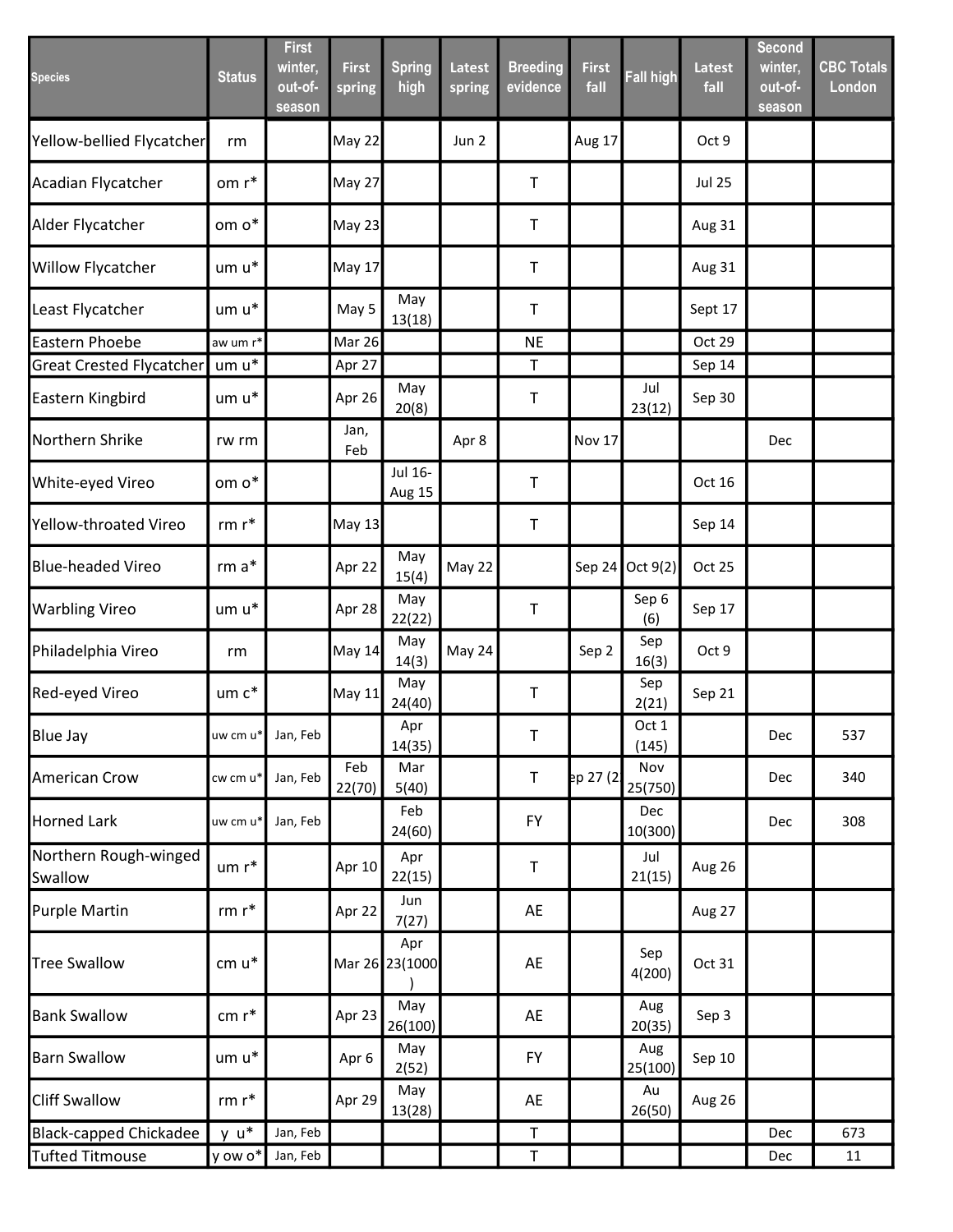| <b>Species</b>               | <b>Status</b> | <b>First</b><br>winter,<br>out-of-<br>season | <b>First</b><br>spring | <b>Spring</b><br>high | Latest<br>spring | <b>Breeding</b><br>evidence | <b>First</b><br>fall | <b>Fall high</b> | <b>Latest</b><br>fall | <b>Second</b><br>winter,<br>out-of-<br>season | <b>CBC Totals</b><br>London |
|------------------------------|---------------|----------------------------------------------|------------------------|-----------------------|------------------|-----------------------------|----------------------|------------------|-----------------------|-----------------------------------------------|-----------------------------|
| <b>Red-breasted Nuthatch</b> | uw um o*      | Jan, Feb                                     |                        | Apr 17<br>(3)         |                  | T                           |                      | Oct 9<br>(10)    |                       | Dec                                           | 58                          |
| White-breasted<br>Nuthatch   | $y u^*$       | Jan, Feb                                     |                        | Mar<br>19(15)         |                  | T                           |                      |                  |                       | Dec                                           | 163                         |
| <b>Brown Creeper</b>         | rw um o*      | Jan, Feb                                     | Mar 2                  | Apr 14<br>(15)        | May 31           | $\sf T$                     | Sep 14               | Oct 9(3)         | Nov 29                | Dec                                           | 27                          |
| <b>House Wren</b>            | $cm u*$       |                                              | Apr 17                 |                       |                  | AE                          |                      |                  | Oct 15                |                                               |                             |
| Winter Wren                  | rw rm o*      |                                              | Mar 6                  |                       | Apr 28           | ?                           | Aug 27               | Oct<br>17(7)     | <b>Nov 27</b>         | Dec                                           | 6                           |
| Marsh Wren                   | $0^*$         |                                              | Jul 7                  |                       |                  | P                           |                      |                  | Oct 6                 |                                               |                             |
| Carolina Wren                | $yr^*$        | Jan, Feb                                     |                        |                       |                  | <b>FY</b>                   |                      |                  |                       | Dec                                           | 44                          |
| <b>Blue-gray Gnatcatcher</b> | $rm r*$       |                                              | Apr 14                 | Apr<br>22(4)          |                  | Τ                           |                      |                  | Sep 17                |                                               |                             |
| Golden-crowned Kinglet       | rw cm a*      | Jan, Feb                                     |                        | Apr<br>9(45)          | <b>May 29</b>    | ?                           | Aug 16               | Oct<br>17(26)    |                       | Dec                                           | 76                          |
| Ruby-crowned Kinglet         | ow cm         | Jan 22                                       | Apr 8                  | Apr<br>22(25)         | May 20           |                             | Sept 21              | Oct<br>18(15)    | Nov <sub>2</sub>      |                                               |                             |
| Eastern Bluebird             | ow rm u*      | Jan, Feb                                     | Mar 6                  | Mar<br>23(8)          |                  | <b>FY</b>                   |                      | Nov<br>24(12)    | <b>Nov 25</b>         | <b>Dec 16</b>                                 | 21                          |
| Veery                        | um u*         |                                              | May 9                  | May<br>27(4)          |                  | $\mathsf T$                 |                      | Jul 6(6)         | Sept 14               |                                               |                             |
| Gray-cheeked Thrush          | om            |                                              | May 18                 | May<br>20(2)          | May 21           |                             | Sep 9                | Sept<br>19(2)    | Oct 6                 |                                               |                             |
| Swainson's Thrush            | um            |                                              | May 3                  | May<br>17(11)         | May 27           |                             | Aug 20               | Sept<br>17(17)   | Oct 10                |                                               |                             |
| <b>Hermit Thrush</b>         | ow um         | Jan 2                                        | Apr 10                 | Apr<br>17(7)          | May 11           |                             | Sep 30               | Oct<br>21(10)    | Nov <sub>5</sub>      |                                               | $\mathbf{1}$                |
| <b>Wood Thrush</b>           | um u*         |                                              | Apr 22                 |                       |                  | $\sf T$                     |                      |                  | Aug 17                |                                               |                             |
| American Robin               | rw cm c*      | Jan, Feb                                     | Feb25<br>(20)          | May<br>17(100)        |                  | <b>FY</b>                   |                      | Oct<br>28(300)   |                       | Dec                                           | 175                         |
| <b>Gray Catbird</b>          | aw cm c*      |                                              | Apr 27                 | May<br>13(24)         |                  | Τ                           |                      | Sept<br>1(24)    | <b>Nov 19</b>         |                                               |                             |
| <b>Brown Thrasher</b>        | aw rm r*      |                                              | Apr 10                 |                       |                  | P                           |                      |                  | Oct 31                |                                               |                             |
| Northern Mockingbird         | y o*          |                                              |                        |                       |                  | $\tilde{.}$                 | <b>Jul 14</b>        |                  | <b>Jul 22</b>         |                                               |                             |
| <b>European Starling</b>     | cw cm c*      | Jan, Feb                                     |                        | Apr<br>2(770)         |                  | FY                          |                      | Dec<br>11(1200   |                       | <b>Dec</b>                                    | 1402                        |
| American Pipit               | rSm ufm       |                                              | May 15                 | May<br>15(2)          | May 15           |                             | Oct 13               | Nov<br>17(17)    | Nov 17                |                                               |                             |
| <b>Cedar Waxwing</b>         | uw umu*       | Jan, Feb                                     |                        | Apr<br>13(30)         | Jun 9(20)        | <b>FY</b>                   |                      | Aug<br>26(130)   |                       | <b>Dec</b>                                    | 31                          |
| Lapland Longspur             | ow om         | Jan, Feb                                     | Mar 14                 | Mar<br>14(5)          | Mar 14           |                             | <b>Nov 10</b>        | Dec<br>10(3)     |                       | Dec                                           |                             |
| <b>Snow Bunting</b>          | uw um         | Jan, Feb                                     |                        | Mar<br>14(20)         | Mar 14           |                             | Nov 3                | Nov<br>26(600)   |                       | Dec                                           | 321                         |
| Ovenbird                     | $um u^*$      |                                              | May 5                  |                       |                  | T                           |                      |                  | Oct 5                 |                                               |                             |
| Northern Waterthrush         | $rm r*$       |                                              | May 3                  |                       |                  | T                           |                      |                  | Sep 23                |                                               |                             |
| <b>Blue-winged Warbler</b>   | $rm r*$       |                                              | Apr 30                 |                       |                  | T                           |                      |                  | Sep 4                 |                                               |                             |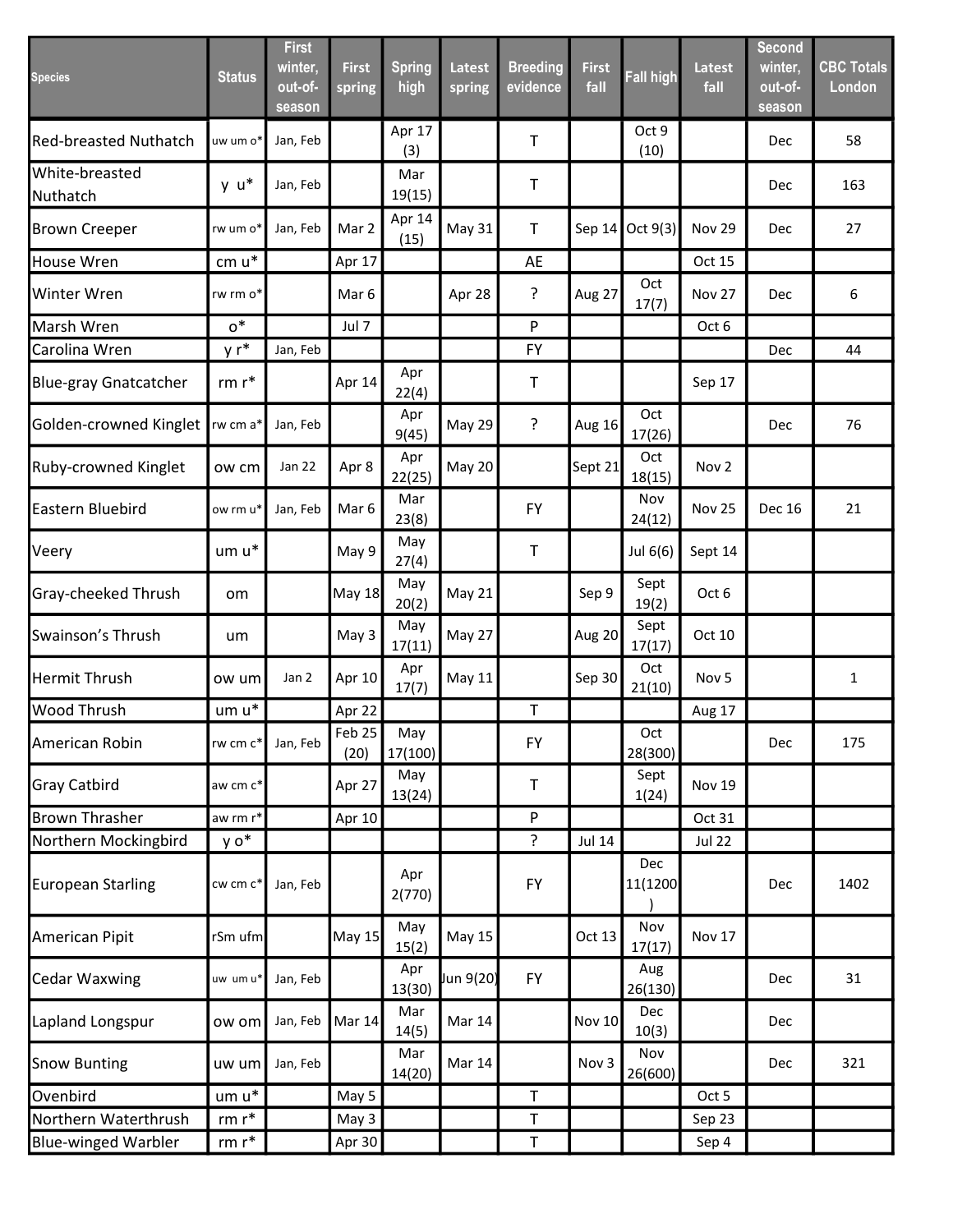| <b>Species</b>                         | <b>Status</b> | <b>First</b><br>winter,<br>out-of-<br>season | <b>First</b><br>spring | <b>Spring</b><br>high | <b>Latest</b><br>spring | <b>Breeding</b><br>evidence | <b>First</b><br>fall | <b>Fall high</b> | <b>Latest</b><br>fall | <b>Second</b><br>winter,<br>out-of-<br>season | <b>CBC Totals</b><br>London |
|----------------------------------------|---------------|----------------------------------------------|------------------------|-----------------------|-------------------------|-----------------------------|----------------------|------------------|-----------------------|-----------------------------------------------|-----------------------------|
| <b>Black-and-white Warbler</b>         | um o*         |                                              | May 1                  | May<br>13(22)         | May 24                  |                             | Aug 13               | Aug<br>18(4)     | Oct 6                 |                                               |                             |
| <b>Tennessee Warbler</b>               | uSm rfm       |                                              | May 11                 | May<br>18(3)          | Jun 3                   |                             | Aug 25               | Sep<br>12(3)     | Oct 25                |                                               |                             |
| Orange-crowned<br>Warbler              | om            |                                              | <b>May 10</b>          |                       | May 14                  |                             | Sep 29               | Oct<br>22(4)     | Oct 25                |                                               |                             |
| Nashville Warbler                      | $um a*$       |                                              | Apr 27                 | May<br>13(23)         | <b>May 15</b>           |                             | Aug 16               | Oct<br>9(12)     | Oct 26                |                                               |                             |
| Connecticut Warbler                    | om            |                                              | May 23                 |                       |                         |                             |                      |                  |                       |                                               |                             |
| <b>Mourning Warbler</b>                | $rm r*$       |                                              | <b>May 18</b>          |                       | June                    | Τ                           |                      |                  | Aug 27                |                                               |                             |
| Common Yellowthroat                    | aw cm c*      |                                              | Apr 9                  | May<br>19(13)         |                         | Τ                           |                      | Jul<br>28(11)    | Nov <sub>5</sub>      |                                               |                             |
| <b>Hooded Warbler</b>                  | om r*         |                                              | <b>May 12</b>          |                       |                         | Τ                           |                      |                  | Aug 18                |                                               |                             |
| American Redstart                      | um r*         |                                              | May 3                  | May<br>15(16)         |                         | P                           |                      | Sept<br>10(8)    | Oct 9                 |                                               |                             |
| Cape May Warbler                       | rm            |                                              | May 10                 | May<br>13(5)          | May 13                  |                             | Aug 26               | Sep<br>10(6)     | Sept 16               |                                               |                             |
| Cerulean Warbler                       | om r*         |                                              | May 15                 |                       |                         | $\mathsf T$                 |                      |                  | Jul 4                 |                                               |                             |
| Northern Parula                        | rm            |                                              | May 4                  | May<br>13(8)          | Jun 3                   |                             | Sep 4                | Sep<br>21(2)     | Sep 25                |                                               |                             |
| Magnolia Warbler                       | um a*         |                                              | May 11                 | May<br>14(8)          | <b>Jun 10</b>           | ?                           |                      | Aug 24 Sep 6(8)  | Oct 13                |                                               |                             |
| <b>Bay-breasted Warbler</b>            | um            |                                              | May 13                 | May<br>24(4)          | <b>May 28</b>           |                             |                      | Aug 26 Sep 9(8)  | Sep 21                |                                               |                             |
| <b>Blackburnian Warbler</b>            | $um a*$       |                                              | May 3                  | May<br>14(5)          | May 30                  |                             |                      | Aug 17 Sep 6(5)  | Sep 15                |                                               |                             |
| <b>Yellow Warbler</b>                  | cSm c*        |                                              | Apr 26                 | May<br>11(18)         |                         | T                           |                      | Aug<br>8(11)     | Sep 14                |                                               |                             |
| Chestnut-sided Warbler                 | $um r*$       |                                              | May 10                 | May<br>15(15)         |                         | $\mathsf T$                 |                      | Sep<br>4(11)     | Sep 19                |                                               |                             |
| <b>Blackpoll Warbler</b>               | um            |                                              | May 10                 | May<br>18(3)          | Jun 2                   |                             | Sep 1                | Sep<br>14(13)    | Oct 14                |                                               |                             |
| <b>Black-throated Blue</b><br>Warbler  | rm            |                                              | May 4                  | May<br>11(11)         | June 1                  |                             | Aug 28               | Sep<br>11(2)     | Oct 9                 |                                               |                             |
| Palm Warbler                           | um            |                                              | Apr 25                 | May<br>11(23)         | May 20                  |                             | Sep 20               | Sep<br>30(3)     | Oct 14                |                                               |                             |
| Pine Warbler                           | aw rm o*      |                                              | Apr 9                  | Apr<br>10(4)          | May 31                  | P                           | Sep 1                | Sep<br>14(3)     | Nov <sub>5</sub>      |                                               |                             |
| Yellow-rumped Warbler                  | ow cm         | Jan 4                                        | Apr 8                  | May 11<br>(88)        | May 21                  |                             | Aug 26               | Oct<br>26(16)    | <b>Nov 19</b>         |                                               |                             |
| <b>Black-throated Green</b><br>Warbler | um a*         |                                              | Apr 26                 | May<br>13(8)          | Jun 2                   | ?                           | Aug 26               | Sep<br>16(3)     | Oct 9                 |                                               |                             |
| Canada Warbler                         | $rm a*$       |                                              | <b>May 14</b>          |                       | May 31                  |                             | Aug 27               | Aug<br>27(2)     | Sep 9                 |                                               |                             |
| Wilson's Warbler                       | um            |                                              | <b>May 15</b>          | May<br>15(2)          | May 30                  |                             |                      | Aug 25 Sep 3(2)  | Sep 26                |                                               |                             |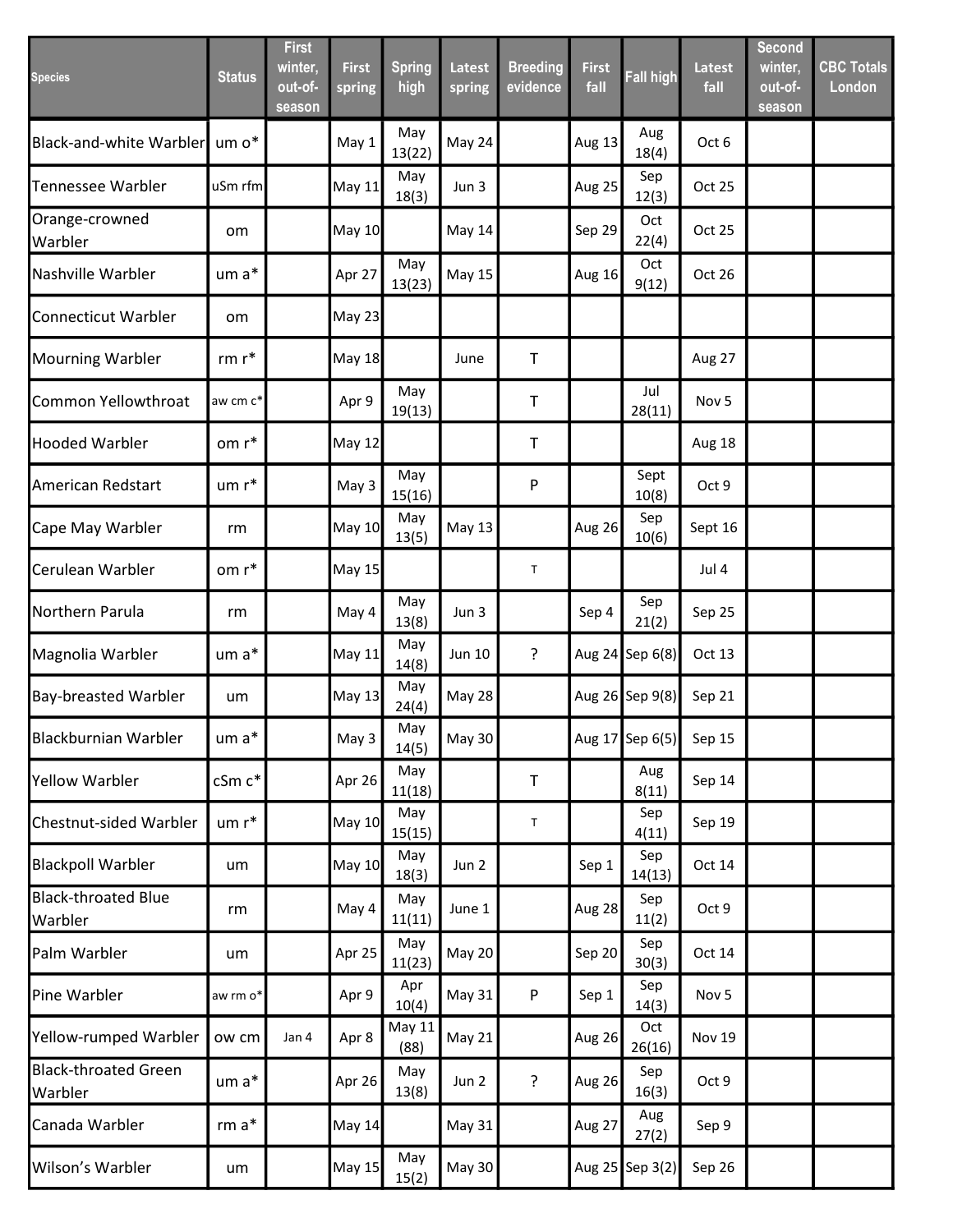| <b>Species</b>              | <b>Status</b>          | <b>First</b><br>winter,<br>out-of-<br>season | <b>First</b><br>spring | <b>Spring</b><br>high | <b>Latest</b><br>spring | <b>Breeding</b><br>evidence | <b>First</b><br>fall | <b>Fall high</b> | <b>Latest</b><br>fall | <b>Second</b><br>winter,<br>out-of-<br>season | <b>CBC Totals</b><br>London |
|-----------------------------|------------------------|----------------------------------------------|------------------------|-----------------------|-------------------------|-----------------------------|----------------------|------------------|-----------------------|-----------------------------------------------|-----------------------------|
| <b>Eastern Towhee</b>       | ow rm r*               |                                              | Apr 10                 | Apr<br>10(6)          |                         |                             |                      | Aug<br>27(7)     | Nov <sub>5</sub>      | De 4, 14-<br>29                               | CW                          |
| <b>Grasshopper Sparrow</b>  | aw cm c <sup>*</sup>   |                                              | Apr 26                 |                       |                         | P                           |                      |                  | <b>Jun 20</b>         |                                               |                             |
| American Tree Sparrow       | cw cm                  | Jan, Feb                                     |                        |                       | Apr 24                  |                             | Oct 20               |                  |                       | Dec                                           | 204                         |
| <b>Chipping Sparrow</b>     | aw cm c*               |                                              | Apr 5                  | Apr<br>14(22)         |                         | <b>FY</b>                   |                      | Aug<br>20(11)    | <b>Nov 10</b>         |                                               |                             |
| Clay-colored Sparrow        | om o*                  |                                              | May 11                 |                       |                         | $\mathsf T$                 |                      |                  | Jun 10                |                                               |                             |
| <b>Field Sparrow</b>        | ow um u*               |                                              | Mar 27                 | Apr<br>26(35)         |                         | P                           |                      | Oct<br>28(8)     | <b>Nov 30</b>         | Dec <sub>5</sub>                              |                             |
| <b>Vesper Sparrow</b>       | aw um u*               |                                              | Apr 2                  | Apr<br>14(2)          |                         | Τ                           |                      | Jul 14(3)        | Oct 2                 |                                               | $\overline{2}$              |
| Savannah Sparrow            | aw cm c*               |                                              | Apr 4                  | Apr<br>13(10)         |                         | $\top$                      |                      | Aug<br>6(15)     | Oct 28                |                                               |                             |
| <b>Fox Sparrow</b>          | ow rm                  | Jan 5, 20                                    | Mar <sub>5</sub>       | Apr (7)               | Apr 13                  |                             | Oct 19               | Nov<br>12(5)     | Dec 5, 26             |                                               | $\mathbf{1}$                |
| Song Sparrow                | rw $\mathsf{c}^*$      | Jan, Feb                                     | Mar 1                  | Mar<br>26(49)         |                         | P                           |                      | Oct<br>14(30)    | Nov 18                | Dec                                           | 42                          |
| Lincoln's Sparrow           | aw rm                  |                                              | May 10                 | May<br>13(2)          | May 22                  |                             | Sep 20               | Sep<br>20(4)     | Oct 21                |                                               |                             |
| <b>Swamp Sparrow</b>        | rw $\mathsf{u}^*$      | Jan 2, Feb<br>9                              | Mar 5                  | Apr<br>23(3)          |                         | Τ                           |                      | Oct<br>13(8)     | Nov 18                | Dec                                           | 5                           |
| White-throated Sparrow      | rw cm a*               | Jan, Feb                                     | Mar 5                  | Apr 22<br>(33)        | June 22                 | $\mathsf T$                 | Aug 20               | Oct<br>14(67)    | Nov 28                | Dec                                           | 20                          |
| White-crowned Sparrow ow cm |                        |                                              | Apr 22                 | May<br>4(14)          | May 22                  |                             | Sep 20               | Oct<br>13(6)     | Oct 29                | Dec                                           | 3                           |
| Dark-eyed Junco             | $cw$ cm $\blacksquare$ | Jan, Feb                                     |                        |                       | May 11                  |                             | Sep 30               |                  |                       | Dec                                           | 1359                        |
| Summer Tanager              | om aw                  |                                              | May 22                 |                       |                         |                             |                      |                  | Nov 20                |                                               |                             |
| Scarlet Tanager             | $rm u*$                |                                              | <b>May 11</b>          |                       |                         | P                           |                      |                  | Oct 1                 |                                               |                             |
| Northern Cardinal           | $y c^*$                | Jan, Feb                                     |                        |                       |                         | <b>FY</b>                   |                      |                  |                       | Dec                                           | 710                         |
| Rose-breasted Grosbeak      | um c*                  |                                              | Apr 22                 | May<br>13(44)         |                         | P                           |                      | Sep 2(5)         | Sep 30                |                                               |                             |
| Indigo Bunting              | um u*                  |                                              | <b>May 11</b>          | May<br>23(14)         |                         | P                           |                      | Aug 5(7)         | Sep 24                |                                               |                             |
| Dickcissel                  | $am*$                  |                                              | <b>Jun 12</b>          |                       |                         | AE                          |                      |                  | <b>Jul 30</b>         |                                               |                             |
| <b>Bobolink</b>             | um u*                  |                                              | May 6                  | May<br>19(11)         |                         | <b>FY</b>                   |                      | Jul 28(81        | Aug 31                |                                               |                             |
| Red-winged Blackbird        | ow cm c*               | Feb 18                                       | Feb 23                 | Mar<br>6(600)         |                         | <b>FY</b>                   |                      | Aug<br>28(2000   | Nov 30                | <b>Dec</b>                                    |                             |
| Eastern Meadowlark          | aw um u*               | Jan 1, Feb<br>5, 6                           | Mar 17                 | Apr 2(7)              |                         | P                           |                      | Jul<br>28(14)    | Nov 4                 |                                               | $\mathbf 1$                 |
| <b>Rusty Blackbird</b>      | ow um                  |                                              | Mar 27                 | Apr<br>17(2)          | Apr 25                  |                             | Sep 29               | Oct<br>28(86)    | <b>Nov 19</b>         | Dec 25                                        |                             |